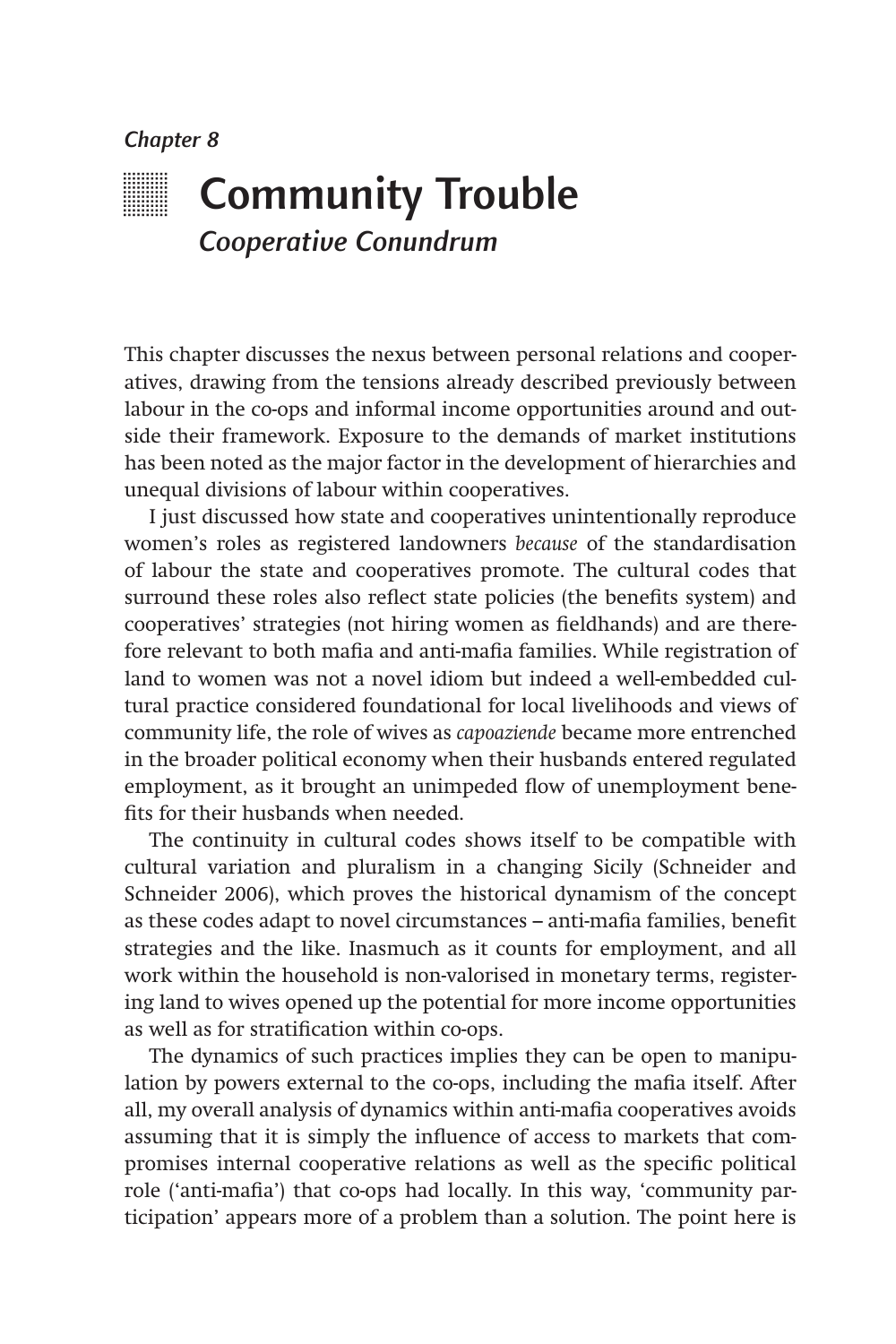to demonstrate that cooperative participants may well belong to different 'communities'. Hence, appeals to cooperative 'mutuality' (Heckscher 2015) can – unwittingly – very well contradict economic democracy in cooperativism. On the one hand, local workers of anti-mafia cooperatives are drawn towards ideas of community pertaining to alliances with localised, stratified struggles. Such peasant dissent, however, can reproduce unequal relations of power that can even reflect mafia rhetoric and practice. On the other hand, the co-op administrators' understanding of community in state-sponsored ways also endangered the co-ops' work relations.

Building on points already explored, the chapter hence proposes to rethink the dichotomy between 'community' and 'wage employment' as mutually dependent, albeit contradictory. The aim is to examine cooperatives within the tensions that their politicised anti-mafia principles create as they relate to their participants' livelihoods. These principles are rooted in idealised versions of what community can stand for. Most of the data presented here relate to peasant mobilisations in Sicily, where co-op members actively participated alongside *mafiosi*, guided by a sense of 'community' radically different to the anti-mafia co-ops' community ideology.

This begs for revisiting a widely influential theorisation of community and economy's dialectics, pertaining to the work of Stephen Gudeman on tensions between market and community (2008). The 'base', centred around the house is, for the influential economic anthropologist, a way to think and construct the community. Some of this discussion speaks to the present book's anthropological conceptualisation of cooperatives that moves beyond seeing them as enclave institutions committed to specific views of community. Such views can resonate with what community 'is' (or indeed should be), what community participation implies and how community economics can be served by cooperativism. The normativities ingrained in these politicised drives of cooperatives are put to the test in the complex Sicilian landscape, where people's lives can involve both the social life of mafia and that of anti-mafia. Gudeman's take can help, but we should be attentive when we rely on dichotomies or relational pillars, however subtle, between community and economy. We can benefit, instead, from reviewing whether community is, or can be, a starting point for cooperatives at all. Our Sicilian lens here implies that a path laid for cooperativism by normative distinctions between community and economy, where mutuality is served by the cooperativisation project, can prove slippery.

While I have mainly focused on women when discussing anti-mafia families, including the narratives of 'female' land tenure, the claims to community I refer to here are 'manly'. It is men, situated in the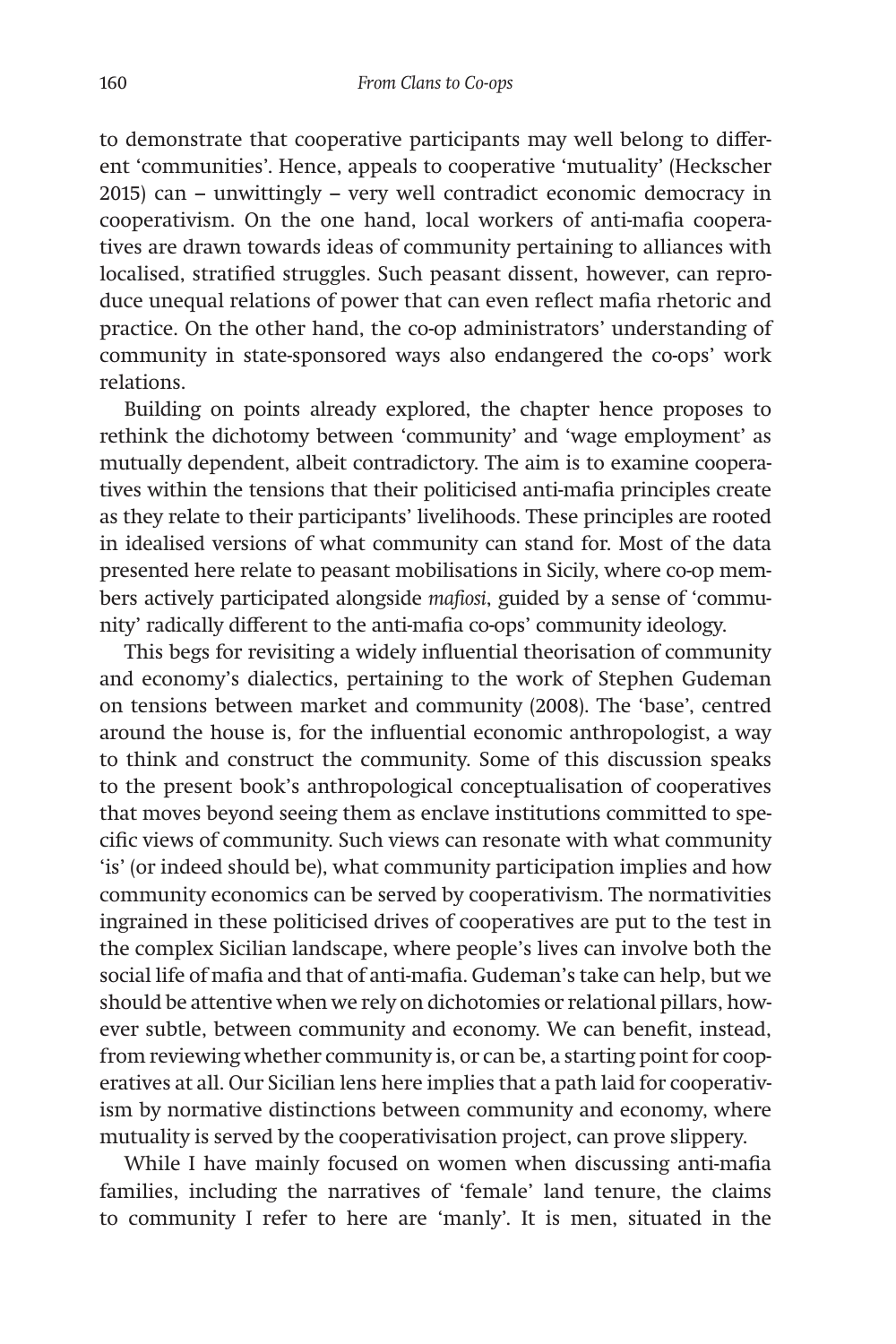public space that talk about women and about land. Gendered divisions of labour in agriculture, often surrounded by 'mystique' (Ferguson 1994: 160–66; Mosse 2004: 62), help comprehend people's livelihoods outside the terms of a standardised wage-employment political economy. I have talked already about the masculine idioms of co-op workers I've observed when working the fields. Their irregular, seasonal and contingently gendered agrarian work is central to the constitution of smallholders' political organisation and dissent.

## **Claims to Community Participation**

It would be a methodological mistake to commence the analysis from that idea of community. What matters here is inquiring on what exactly is meant by community *on the ground* – and the point is that there are many ideas on community, and thus many 'communities' in the co-ops. Learning what happens in co-ops' workforces when groups have different viewpoints on what community is could be the anthropological endeavour here.

We can start a critical anthropological take on this problem by being reminded of the work of Susana Narotzky and Gavin Smith. Along these lines, and in the context of the corporatist hegemony of references to 'community' in regionalist rhetoric in Spain, Narotzky and Smith propose a critical reading of 'community' ideologies (Narotzky 1988, 1997: 120; Narotzky and Smith 2006). Both Narotzky and Smith criticise explicit references to cooperativism as 'community economics' for being a state-produced ideologically manipulative scheme that reproduces hierarchy (G. Smith 1999; Narotzky 2004).

The analysis that follows here, arguing beyond the paradigm of cooperatives as community economics, does not see market influence as the only cause of the shortfalls of cooperativist principles, unlike the implicit criticism of the market and the political system, in Smith and Narotzky. References to community, some of which can be state-sponsored, can also hide existing conflicts among co-op participants, as in the case of the anti-mafia cooperatives. The data here raises the question of 'which community' is meant when community participation is understood differently by members of cooperatives and especially when *different factions* in an already stratified division of labour make claims to different understandings of 'community'.

My argument hence draws on definitions of what community *is understood to be* within our research participants' paradigms. In these Sicilian cases, one cooperative faction sees the state as representative of commu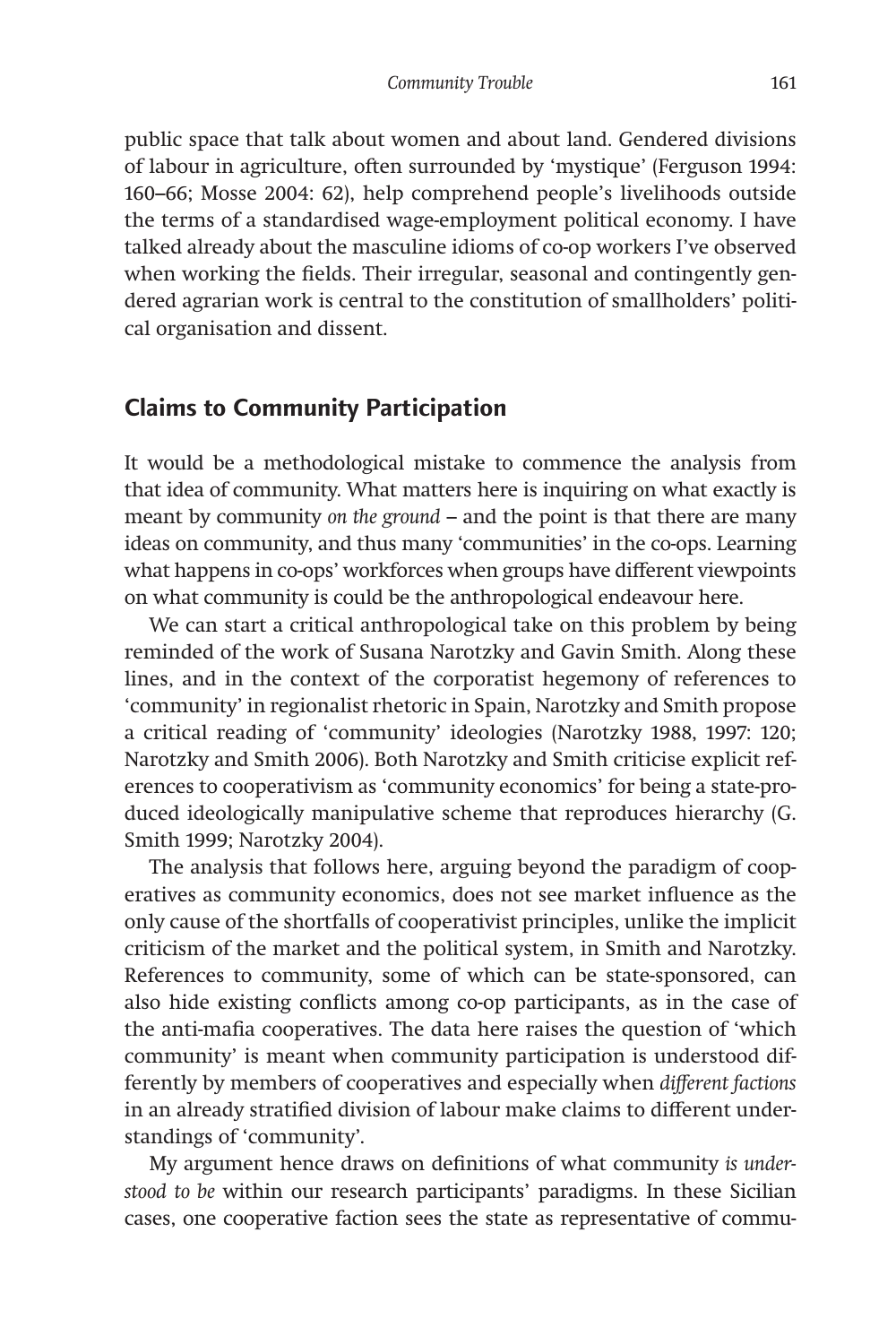nity – as against the Mafia. At the same time, another faction holds an understanding of community that is informed precisely by the personalised, unequal relations of patronage associated with the Mafia. How can we locate 'community' in such contemporary cooperativist configurations?

The main aim of the analysis that follows is to question the concept of cooperatives as 'community economics', in order to suggest an anthropological approach that takes into account the internal factions' differing concepts of community. This is associated with a different kind of ethnographic discussion than the chapters on food activism, kinship and householding ideologies and practices. Rather than the somehow introverted ethnography of those chapters, which focused on co-ops' inward-looking institutions, what follows draws from members' activities outside the realm of co-ops – activities, however, that constitute, partly, the social life of co-ops. The question driving the ethnography here is how claims to community often reinforce inequality and reproduce social phenomena, such as the mafia, that cooperatives are meant to diminish.

#### *Community for Cooperative Administrators*

As discussed throughout the course of this book, the Consortium was delegated to distribute all confiscated land within the eight municipalities of Spicco Vallata and oversee its use. The rhetoric used by the Consortium in this redistribution of assets presents a just state actively intervening to restore to an (idealised) community what has been 'stolen' from it. State documents explaining the rationale behind the confiscations (Focus 2001: 1) present *mafiosi* as having 'usurped' the agricultural land from what was allegedly 'in the common domain,' available to 'the community' (Focus 2001: 4). As discussed, the land was allocated to the cooperatives because 'they represented the community' (Libertà 2009: 2) and were founded to promote 'an economy of legality and solidarity' (Libertà 2010: 2).

Administrators subscribed to the Consortium's claims to community, despite the fact that these claims are largely imaginary. Specifically, there was only one short-lived historical case of collectively owned land in Spicco Vallata during the 1946 peasant land occupations (Santino 2009), but rhetorically the confiscations all draw on this post-war revolutionary interlude in the late 1940s (Rakopoulos 2014a; see also here, pages 67–69). Accepting the Consortium's state-produced rhetoric that the confiscated land symbolises 'a resource for the area, an opportunity for development and civil growth' (Frigerio and Pati 2007: 5), the cooperatives' administrators perceive that the newly created cooperatives can 'democratically accommodate the land returned to the community' (Frigerio and Pati: 37).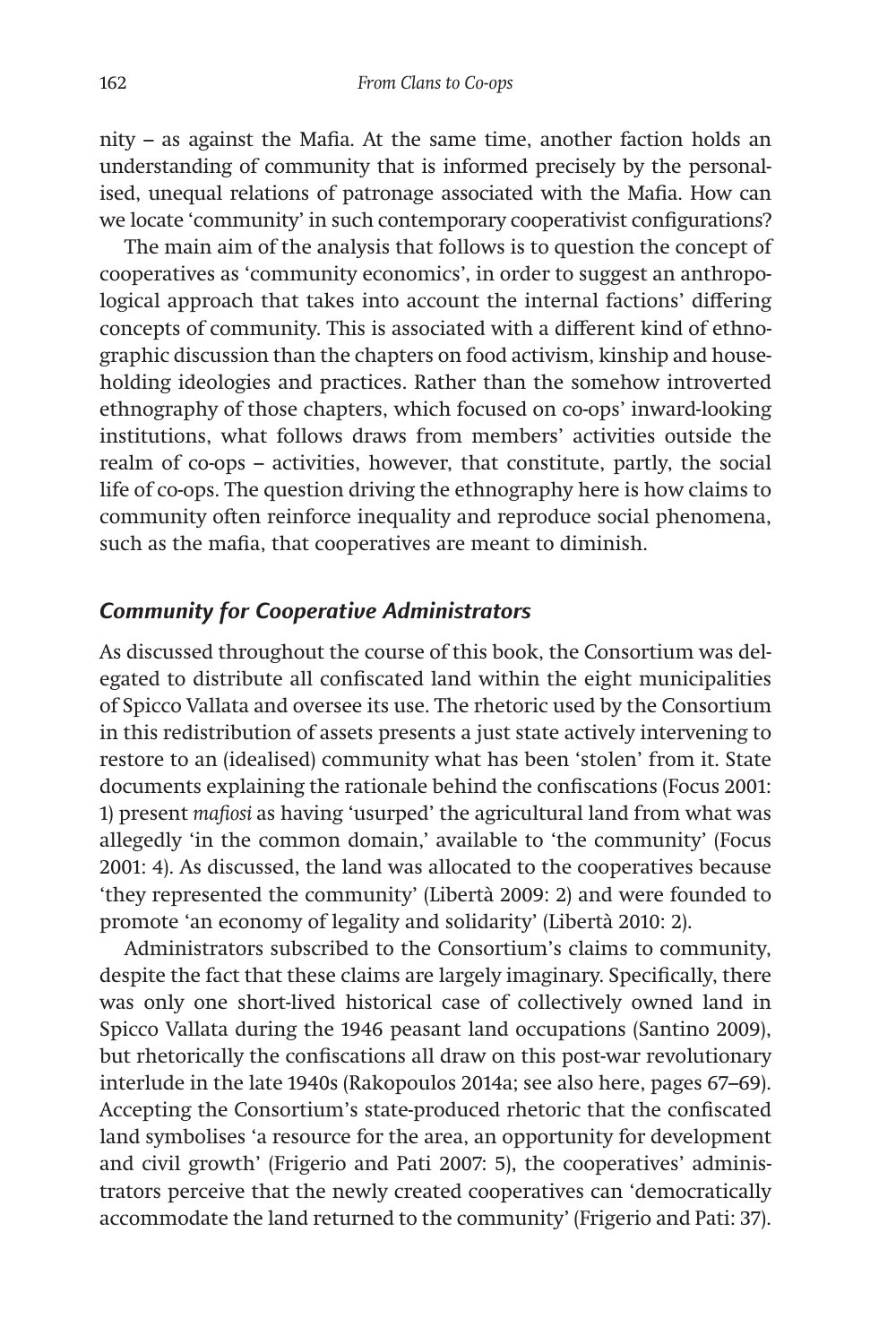The Consortium's promotion of state intervention in Spicco Vallata aims at the restitution of assets to 'the community' (Frigerio and Pati.) in the sense of 'reconstituting unlawfully usurped land back to the collectivity' (Focus 2001). According to the administrators then, the cooperatives represent the 'collective'.

As administrators commuted every day from Palermo to work in the cooperatives' offices in Spicco Vallata and were not living there permanently, their understanding of community with regard to the co-ops' activity was divorced from local experience and was more aligned to the urban civil society in which their lives were embedded (see the analysis of the 1990s anti-mafia movement in Schneider and Schneider 2002b; 2006). The administrators' legally bound regulation of labour, which they called 'standardisation' presented work in the cooperatives as legal, remunerative, safe and non-hierarchical.

The core idea driving administrators was that anti-mafia cooperativism was providing employment and all their enclaving attempts were made in the good faith of protecting this environment that offered local agrarian jobs. But as seen extensively throughout this ethnography, the actual livelihoods of co-op worker-members were more complex. As remuneration from the cooperative was not sufficient to make a living, the local co-op workers continued to seek other means of livelihood. Workers, unlike administrators, engaged in the informal activities already described, outside the cooperative framework, to complement their family income.

It should be noted that the idea (and ideal) of cooperativism *as a form of work* (implied in the politicised project of curbing the mafia) is critical because it opens the way to rethink the definition of work beyond labour. This is, of course, already in contradiction with legal definitions, notably the one encapsulated in the standardisation of waged work on the model of employment. The work of what Marxists call social reproduction (Narotzky 1997: 158–59) always falls off the map since it is mostly not commodified and also generally assumed to be mainly women's work. (At the same time, the work of creation of *non*-market value [e.g., political], such as the cooperatives themselves, is, if anything, even more ignored *as labour*). Taking this hidden labour into account re-signifies the range of meanings of informal practices. It also points to the direction of politicisation around defending this informality. Developing against a backdrop of registered ('standardised') work, these practices become impregnated with new potentials vis-à-vis not only the co-ops but also state regulation at large. Informal work activities become a crucial facet of social reproduction, as important as 'employment' (Narotzky 1997: 36–37) and, in the case of benefits, dependent on it.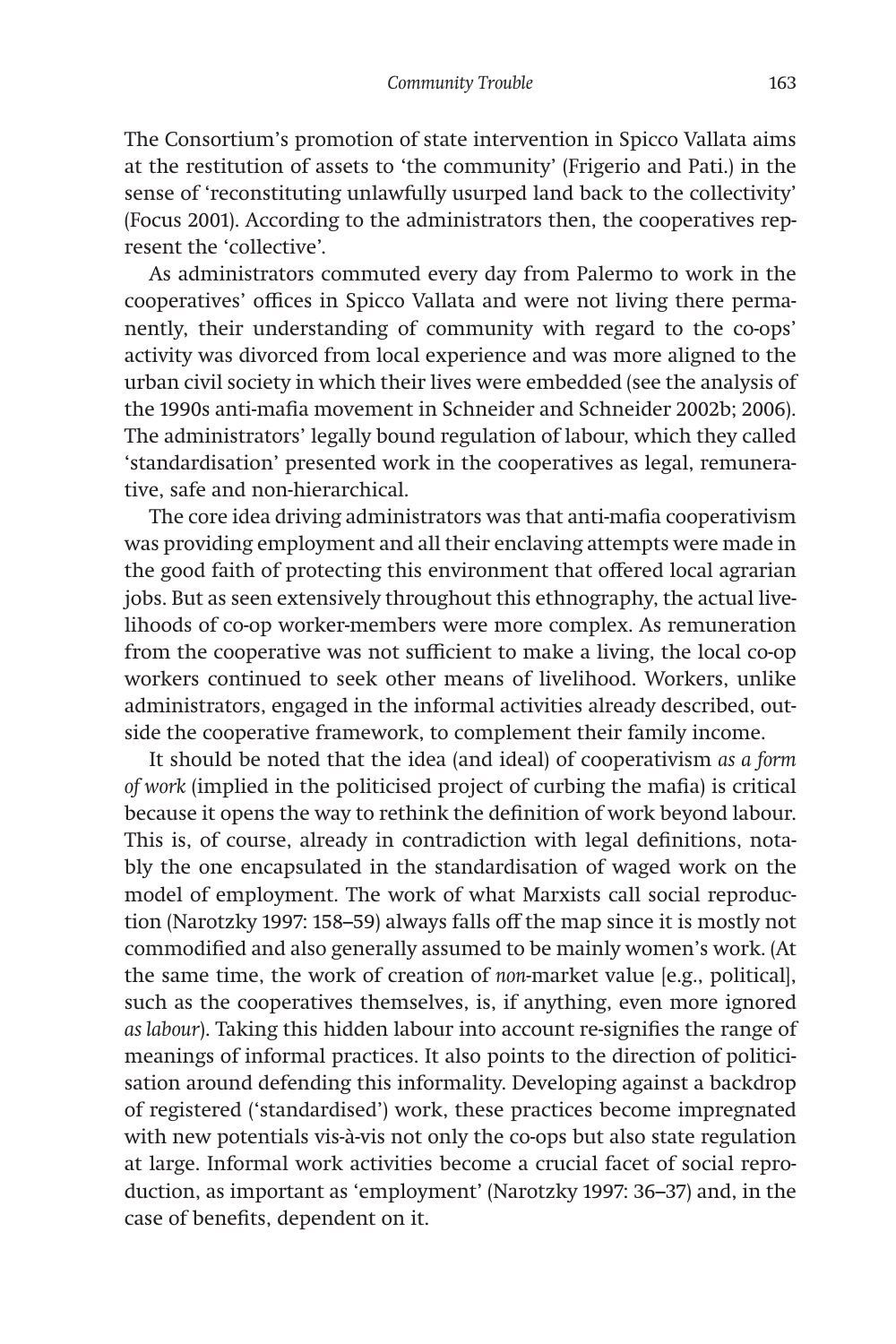Smooth employment relations in the cooperatives were *also* dependent on informal work, as informalities alleviated stratifications (within the manual workforce) and across workers and administrators, bringing all members to comparable income statuses. But co-op workers were also part of a greater community of smallholders, with its own political agendas and everyday concerns. Mafia was part of that community. It was, at the time of fieldwork, no longer the grandiose and violent mafia of the Tarinisi operating in an international heroin ring, with Barbeto as the San Giovanni main figure, but rather a more low-key group, operating in an agrarian configuration.

As agrarian wage labour in Spicco Vallata has historically been unregulated and highly exploitative, some local networks in the informal economy were controlled by the mafia (Lupo 2011; and as shown in the urban context of Palermo, per Falcone 1993; Cole 2007). In this setting, the anti-mafia cooperatives' promotion of regulated work proved unable to contain local workers' practices that derived from other, more immediate definitions of community, including ongoing relations with *mafiosi* (as shown in the following section).

#### *'Mutual Aid': Informal Work Exchange among Co-op Workers and Other Peasants*

In late October 2009, just after the harvest, peasants (including most of the co-op's worker-members<sup>1</sup>) took to the streets, angered because they thought that the prices offered by local wineries for the grapes their vineyards produced were exploitative, averaging twenty eurocents per kilogram (see table 7.1). They demanded compensation for their losses through EU subsidies administered by the Sicilian Autonomous Region. In a 'spontaneous protest', unrelated to the local agrarian unions, thousands gathered outside the majestic medieval building of the Parliamentary Assembly of Sicily. A coffin engraved with the words 'Spicco Vallata' was on public display, symbolising the death of the area. One man from San Giovanni was quick to explain that 'there has never been so much law enforcement and regulation of our activity . . . and so we have to be more vocal'. Some demonstrators held a banner that read: 'Stop penalising us, stop the fines.' By 'penalisation', they meant the enforcement of the law against *lavoro nero*, or unregistered work. After the success of the antimafia cooperatives and the administrators' talk of 'standardising' labour relations, state agents had taken the issue of registered work more seriously. The police often raided the fields to check on labourers' documentation proving their legitimate, contractual work. The employers were penalised with heavy fines for unreported work.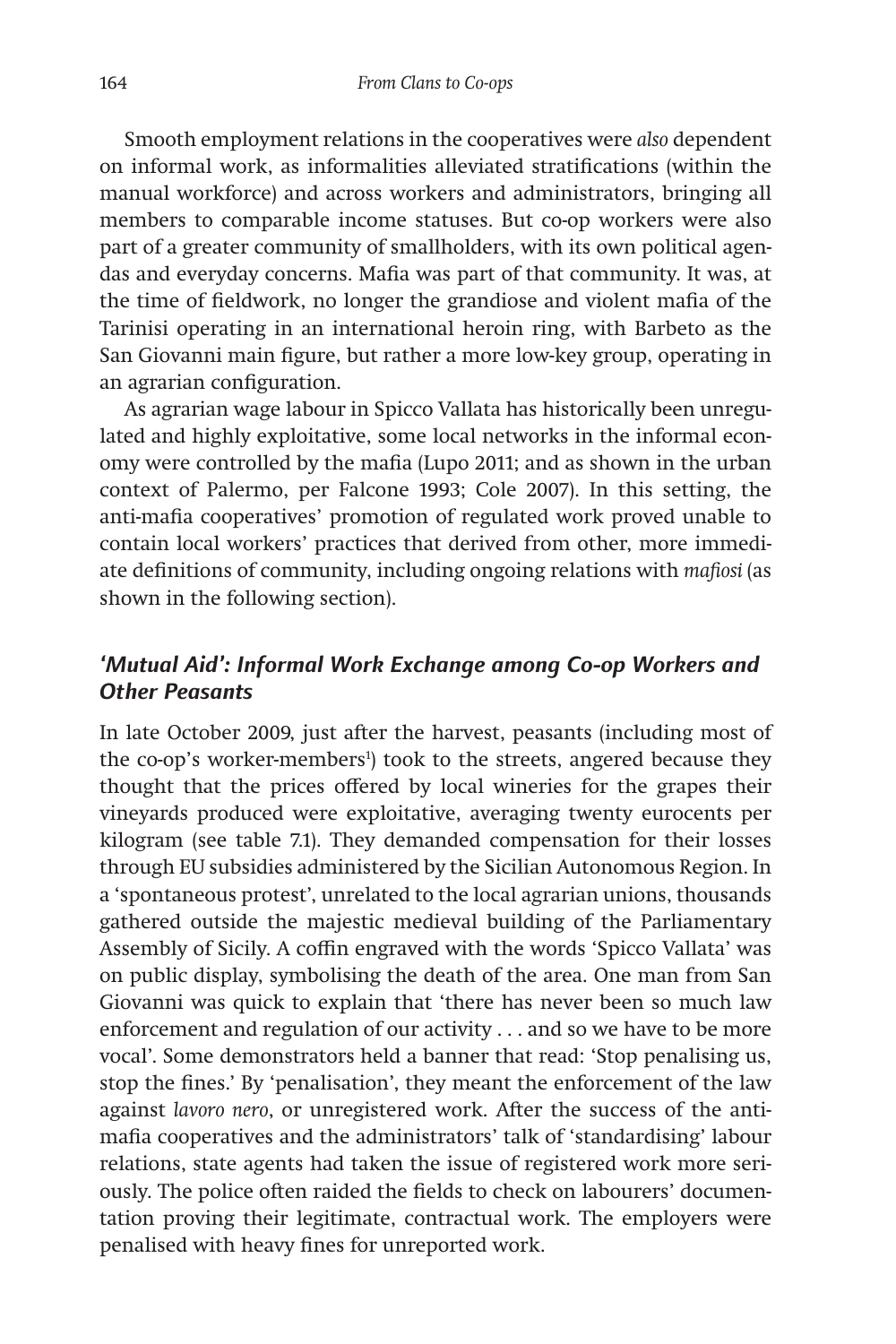In discussions I joined at the demonstration, people kept repeating the phrase, '*Ci rubiamo tra di noi*', which literally translates as, 'We are stealing from each other'. Although whimsical, the phrase has a telling contextual translation: 'It's mutual stealing'. In the heated atmosphere of the demonstration, the expression was a response to accusations and criminal charges that they as 'employers' were robbing their 'employees' of social security contributions. As a co-op worker clarified to me, 'if this is stealing, it is mutual, as between us it is turn and turn about: today's "employer" is tomorrow's "employee"; so we are "stealing" from each other. Demonstrators referred to this reciprocal exchange of labour as 'mutual aid,' alluding to it as a 'community practice'; payment for work exchanged hands under the table. A day's work normally amounted to a mutually agreed average of thirty euros. People from the cooperatives shared the viewpoint that it was unfair for the state to penalise peasants for their informal mutual aid networks.

However, deployed in a discourse of friendship and conviviality in the village, the claim of mutuality did not recognise the unequal relations of power in this agrarian labour market – and the way mafia patrons benefited from the system. In fact, the practice of 'mutual aid' was informed and encouraged by local *mafiosi* landowners, who aimed to further radicalise the demonstrations. Sharing with dissenting peasants the term 'mutual aid', they identified in this system a 'Sicilian way of life' that they wanted to defend, drawing on discourses of 'community' understood as shared by all peasants. The rhetoric on the maintenance of 'community mutual aid' obscured the class differences involved. The implied integration through community mutual aid was equally premised on friendship relations among peasants *and* on the mafia's overarching patronage.<sup>2</sup>

In November 2009 in Principe, a Spicco Vallata village, seven hundred peasants gathered and burned their citizen ID cards in a public ritual disowning their Italian citizenship to express how they felt 'abandoned and penalised by the state.' The anti-mafia cooperative administrators condemned the event as excessive and dangerous. The role of *mafiosi* and politicians close to them was fundamental in encouraging *sicilianismo* in the event, as *mafiosi* influencing the demonstration hailed 'the unity of the peasantry' and the 'common interests of all Sicilians'. *Mafiosi* who had prompted the Principe event called for similar activism across all Spicco Vallata villages and publicly encouraged Sicilians to 'follow the French farmers' example' (a reference to demonstrations earlier that year) in rejecting the state and its symbols. The *Carabinieri* police marshal thought that such massive 'resistance' could hardly be prosecuted, so the police were deployed in an observational role only.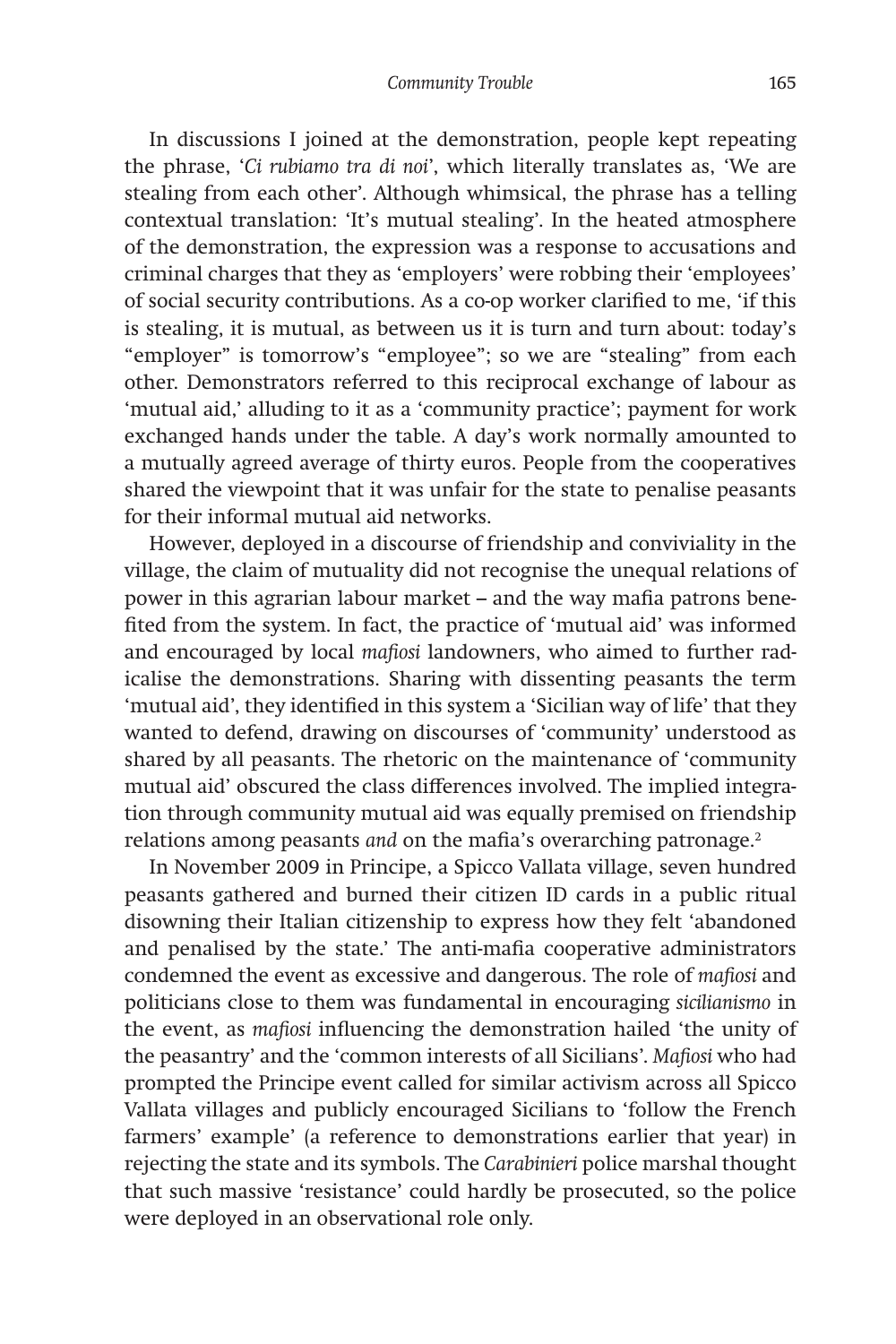The activity of the *mafioso* Baffi, who we have encountered earlier (see, e.g., page 126) is characteristic. He was a widely popular figure, recently out of prison, and regarded as an incumbent mafia 'boss' of the area. The day after the Principe event, hundreds of peasants, among them co-op workers, gathered in the municipal hall of San Giovanni to discuss the way forward for their demonstrations. The hall was packed. All the chairs were given to senior San Giovanni citizens, while the younger crowded where they could. At one point, Baffi grabbed the microphone and addressed the public of fellow '*contadini*' (peasants), smiling confidently as he started speaking. His speech animated the crowd. He advocated a mild Sicilianist separatism, an idea with which Sicilians today identify very loosely and not in an explicitly political fashion, but that has a long and tormented history with the mafia playing a leading role, especially in the late 1940s and early 1950s (Paternò 1977; Spataro 2001).

'His charisma speaks for all of us,' said an old man sitting beside me. Baffi attacked the police prosecution and insisted that the 'mutual aid' system was 'established as a tradition in the area' and was something that 'Sicilians just do and should be proud of doing.' He repeated this tactic a few days later at the next gathering. On that occasion, he appealed to 'Sicilian unity' and expressed 'disregard for the miserly state of Rome,' which 'wants to suck taxes out of Sicily' and 'penalise local peasants'. Baffi told me later that 'the law enforcement uses anti-mafia talk to put fines on us, as if everyone here is a *mafioso.*'

I noticed another *mafioso* I knew, Numia, of the same generation as Baffi, who was present there to discuss with peasants in an affirmative manner. This was particularly odd because Numia was not a farmer but actually a barber, a profession whose interests were totally unrelated to the event. His presence there confirmed that the local mafia was invested in influencing, in 'giving a tone' to the event and the mobilisation, as a farmer told me confidentially. Right beside me stood an old gentleman who introduced himself as 'just another *contadino'*; I soon found out after asking around that he used to be the personal driver of Toto Riina, the leader of the Tarinisi clan, back in the 1980s.

That same evening, I joined Pippo for dinner. Having spent the whole day in the event, talking endlessly, we were starving by 7 pm. He took me to the pizza place at the central square, a beautiful establishment run by a cousin of Barbeto, unrelated to mafia. There, we noticed Baffi dining with the mayor Malva, who also came from the event and in fact had acknowledged the *mafioso* while the latter was on stage. We went by their table to greet them as Pippo knew them both, and we all had a brief chat.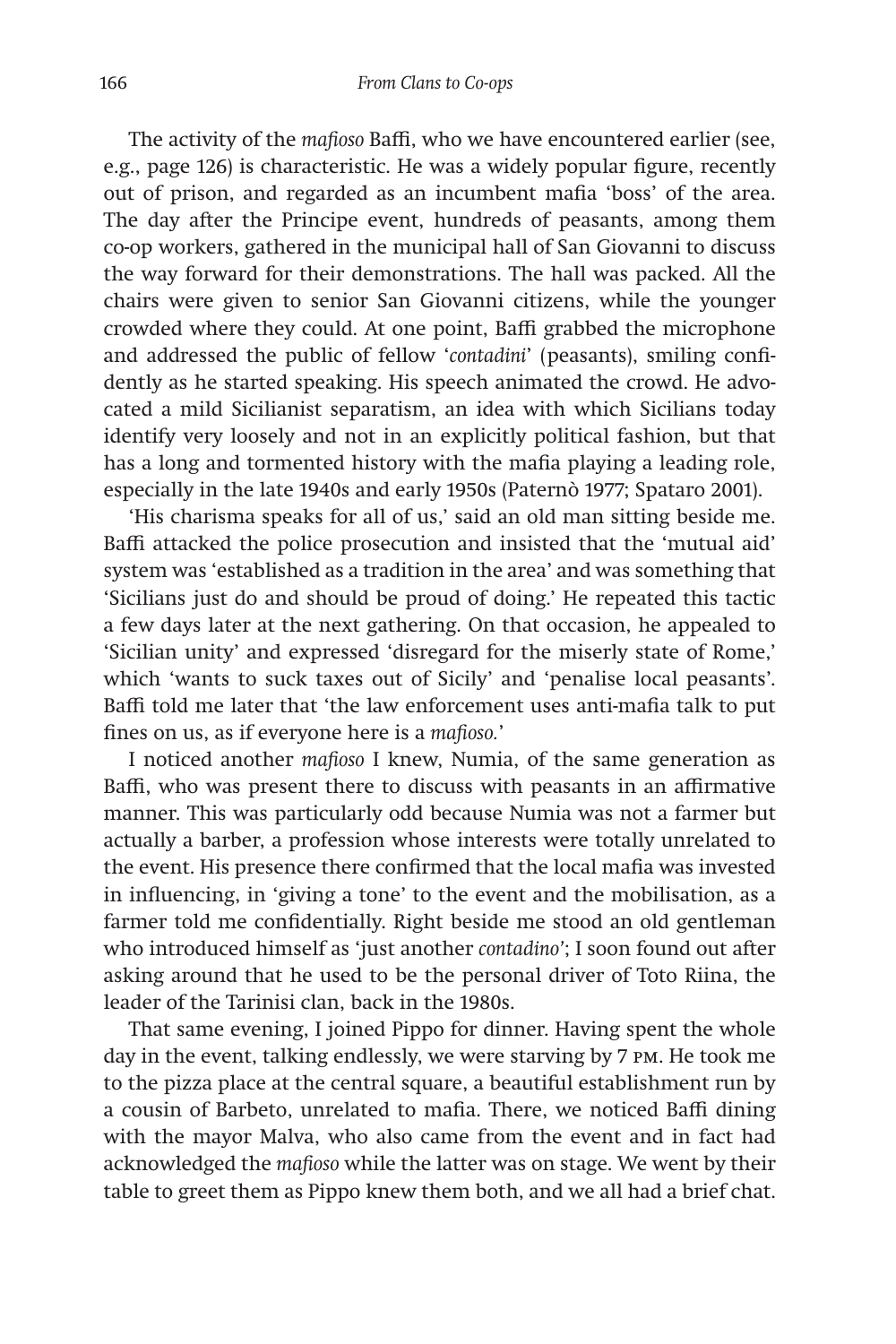Baffi was 'angered with the politicians' although he noted that 'Malva was different'.

This high concentration of *mafiosi* as well as their acceptability with peasants and local elites alike in the *contadini* dissent was indicative of their intentions. The *mafioso* Baffi's appeal to this assumed sense of community among the peasants allows for comparisons between the two realms in which cooperative workers were involved: what *they* recognised as community (the 'mutual aid' informal work exchange) and what their administrator colleagues saw as community (the standardised employment in the cooperatives). Both made ideological claims to be among equals when in fact they were segregated across class differences.

### **'Community Economics' in the Context of Cooperatives**

The discourse of a 'community-based' way of life involving a 'mutual aid' system is a logical attempt to safeguard a long-standing repertoire of commodified informal economy practices considered illicit by the state in a context where the rising tide of anti-mafia activity in the area has reinforced the state's regulatory mechanisms. Community rhetoric hence forms an integral part of the reproduction of the mafia's power to exercise labour patronage and instigate a cross-class sense of belonging to a peasantry that is in fact stratified.

The appeal of *mafiosi* like Baffi was cross-class. His abstract claims to the values of community and 'mutuality' as ways of life reproduced this class stratification. By obscuring internal stratification, the mafia's influence on peasant mobilisation intensified many people's beliefs that 'only unity can save the peasantry'. In the same way, through their struggles they aimed to incorporate this informal status *within* what were becoming increasingly more complex livelihoods involving ever more regulated wage employment frameworks.

It was popular with the administrators in Palermo to think that the formal would subsume the informal – as in the rhetoric of anti-mafia cooperativism – based on ideas about community promoted by administrators and state agents (the Consortium Progress and Law). The cooperatives, however, did not succeed in fully encompassing locals in a realm of stable employment as they, unlike the administrators, continued their practices of seeking income outside the regulated cooperative framework.

The administrators' ideal of cooperativism as a form of regularised work in a state-protected community was of course implied in the politicised project of curbing the mafia. Looking at labour more broadly –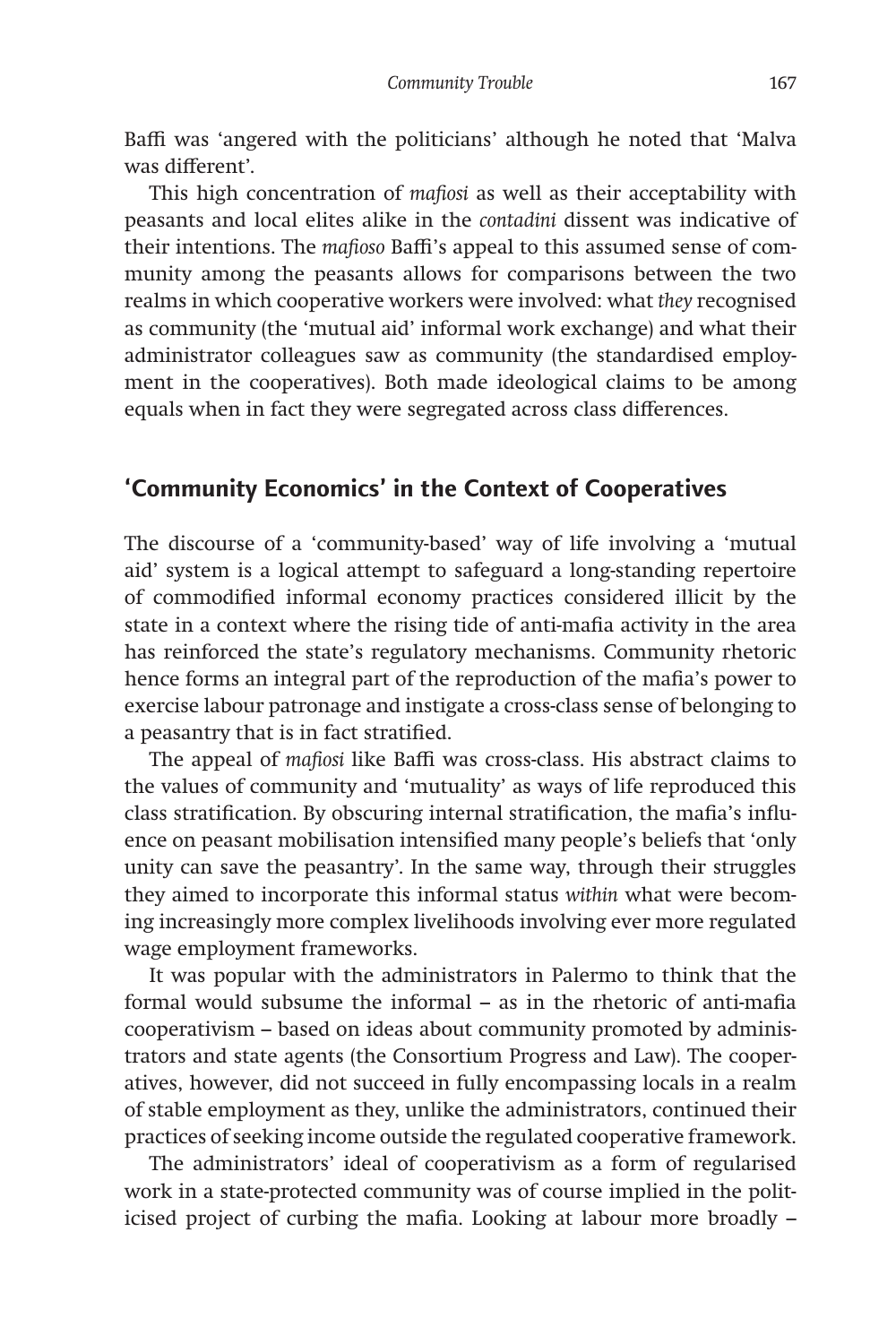beyond formal waged work – it becomes clear, however, that informal work activities are a crucial facet of social reproduction, as important as 'employment' (Narotzky 1997: 36–37). The integration of peasant workers of Spicco Vallata into a regime of regulated work ('employment') in the cooperatives, then, conflicted with their established ideas of community associated with informal work.

An influential theorisation of 'community' in the context of cooperatives is Stephen Gudeman's argument on the tension between market and community in the modern economy (2008). For Gudeman, economies vary depending on the degree to which people produce for the self or group (community) or for others (market) (2001), a main local model being 'the house', counterpoised to and set outside market exchange, and aiming to 'maintain' what are actually subsistence economy relations (Gudeman and Rivera 1990). In this model of community economy, the 'base', the making and sharing of a commons consolidates the community (Gudeman 2001: 27–30). Caring for the base 'is a central concern in community, for the base makes a community as it is made' (36).

Relating this framework to the dynamics in Spicco Vallata, however, suggests certain deviations. For in Spicco Vallata, the hidden exchange of money for labour is glossed over as 'community economy'. Invoking this local 'way of life' draws on ideas of mutuality and, alongside those, claims to income; maintaining the 'mutual aid' scheme was a crucial financial matter. But the local 'traditions' it refers to should be questioned – the 'mutual aid' scheme of work cannot be classified as exchange *as* mutuality (2008: 27). In Spicco Vallata, exchange of money implied commodification of labour. In comparison, the notion and use of 'community' by the Consortium Progress and Law and among administrators denotes a sense of decommodification of land – setting it outside the market. Among peasants there seems to be a making of (ideas of) commons as political claims; but there is hardly a sharing of commons in what seems an internally variegated and compartmentalised peasantry where the mafia obfuscates difference.

Moreover, for cooperative workers it is the cooperatives' employment that forms 'the base' of their livelihood. The base here is neither work on their own plot nor the system of mutual exchange that is a supplementary transaction of work for extra cash. In fact, although the remuneration of the manual workforce from the cooperatives was nowhere as good as the administrators', wages from the cooperatives were the main source of income for their households.

The workers' idea of a moral economy, as often happens in agrarian movements (Edelman 2005), centred on belonging to the immediate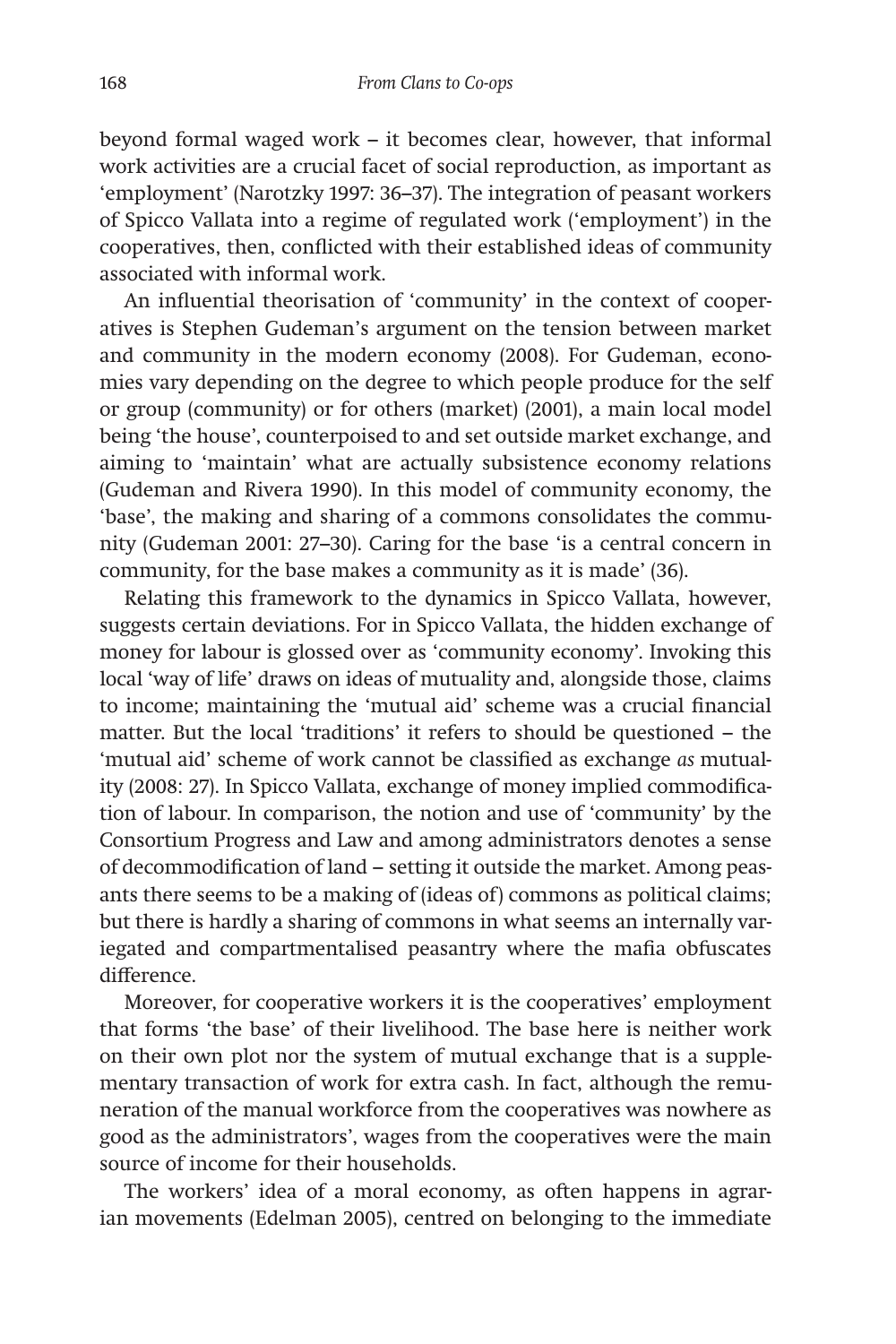community, exchanging face to face favours and minor work for pay and pursuing their livelihoods outside of and parallel to the 'standardised' formal economy of cooperatives' wage employment. Hann's critique of the moral economy concept is hence relevant when approaching the mafia's endorsement of the 'mutual aid' practice (2010: 196). It is important to note that neither Polanyi – associated with the moral economy concept (1957) – nor E. P. Thompson (1971, 1991) – considered to have fathered the notion – account for the fact that the normative nature of a moral economy appears to include activities that are of ambiguous moral content, for the sake of bettering people's livelihoods. Hann has already noted this problem, hinting to the ambiguous morality of the moral economy (Hann 2010). In the case of Spicco Vallata, peasant 'community' struggles often develop in ways not beneficial to the majority of the differentiated peasantry they presumably represent (McMichael 2008).

Gudeman points to the dialectic between the different realms of 'mutuality' and 'market' (2008: 24), drawing on the presumed solidarity of community relations that rest on self-help and subsistence agriculture (Gudeman 1978; 1986; Gudeman and Rivera 1990). Nugent points out (1981) that in Gudeman's earlier work he downplayed the issue of commodified work, arguing that 'the ghost of subsistence' overshadows the introduction of wage labour into what Gudeman (1978) calls the 'community' sphere. In Gudeman's recent books, this scheme looks more open to cross-influence: aspects of mutuality in the market are acknowledged (2009: 26). In that respect, cooperatives form enclaves of mutuality, used by a community in relation to a market in ways often detrimental to other participants in that same market (Gudeman 2008: 103).

This is where it is important to note that the cooperatives are configured into 'factions', formed by task-specific tiers whose members come from different places and social classes. When assessing what 'community' might mean for co-ops' different conceptualisations of community by members of different factions thus generates differing relationships to the cooperatives' core aim to curb the mafia.

The administration faction's take on community is skewed from the relationality of their class position, vis-à-vis the locality and the state. The Consortium's promotion of state intervention in Spicco Vallata, endorsing an abstract 'discursive normativity' (Ferguson 1994: 30), aimed at the restitution of assets to 'the community' (Frigerio and Pati 2007). Administrators, being Palermitans, middle-class and not owning land, were more inclined than workers to align with these normative lines, their sense of the 'community' being divorced from local experience. Steinmetz's idea of the languages of the state's situatedness in social cir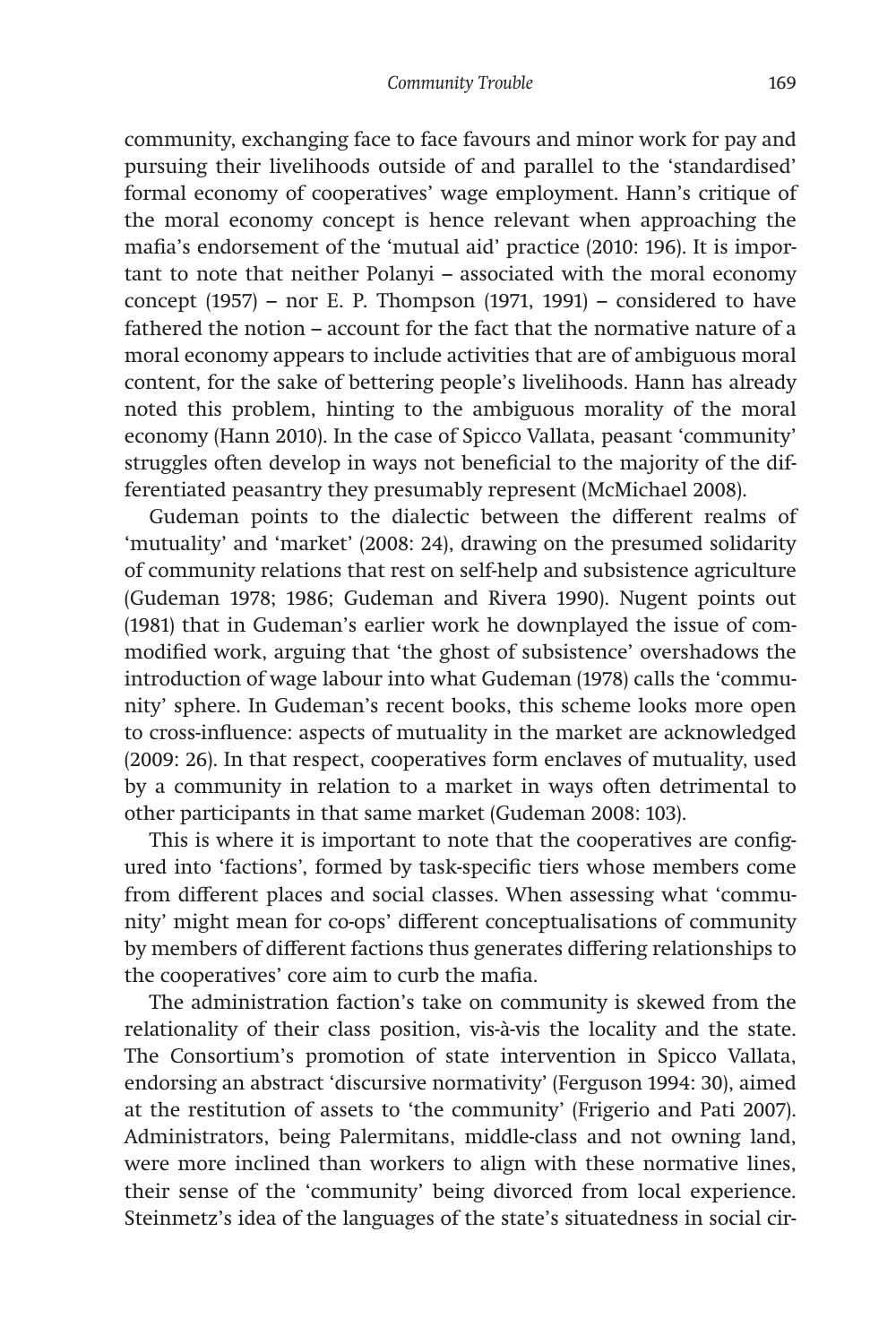cumstances (1999) can be applied here vis-à-vis the urban civil society in which the administrators' lives were embedded, in line with Schneider and Schneider's analysis of the 1990s anti-mafia movement (2002b).

'Community' – so charged a term in Spicco Vallata – for workers implied viticulture cooperation intrinsically entangled with the antimafia movement's local history. The values they endorsed were relational and dynamic: their cooperative participation expanded notions of kinship, creating anti-mafia families, and endowed work with masculinised idioms, as workers felt proud that they 'embodied' the co-ops. Continuities in their livelihood practices and the proximity with neighbours' land plots (especially as seen in the next chapter) caused creative, albeit messy, interactions with fellow locals – even *mafiosi* – to occur. These interactions allowed for interconnections between processes outside (e.g., informal work) and inside the cooperatives' activity (waged labour), often merging co-op work with local life (e.g., in 'uncomfortable' encounters at confiscated plots, as will be seen later), this way imploding the cooperatives' 'standardisation' framework.

It might be reasonable to point out that the community appeals and jacquerie-type dissent of peasants and co-op workers alike in Spicco Vallata cannot be accounted for with notions of (post-)peasant 'hybridity' (Kearney 1996: 68). The plural attempts of co-op worker-members to defend their livelihoods are not exactly hybrid, I think. 'Hybridity' suggests mingling. But even though people build on entirely diversified and often contradictory categories of income, here the two realms of formal and informal labour correspond to two different, juxtaposed ideas of community. The first is the Consortium Progress and Law's idea that community is achieved through state intervention; the second implicitly pitches community *against* state regulation. These ideas interpenetrate and cross-fertilise each other in the experience of the peasants involved in anti-mafia cooperatives. But they cannot be 'hybridised' because informal labour and standardised employment cannot be brought into the same space (the cooperatives) without friction.

#### **The Problem of Community**

The state's intervention entailed the promotion of 'legality' values and relationships antithetical to local obligations, from kinship to local reciprocities. This came at the cost of egalitarianism and industrial democracy within the cooperatives, and the earlier ethnographic narrative is another configuration of this idea. Branding and enacting community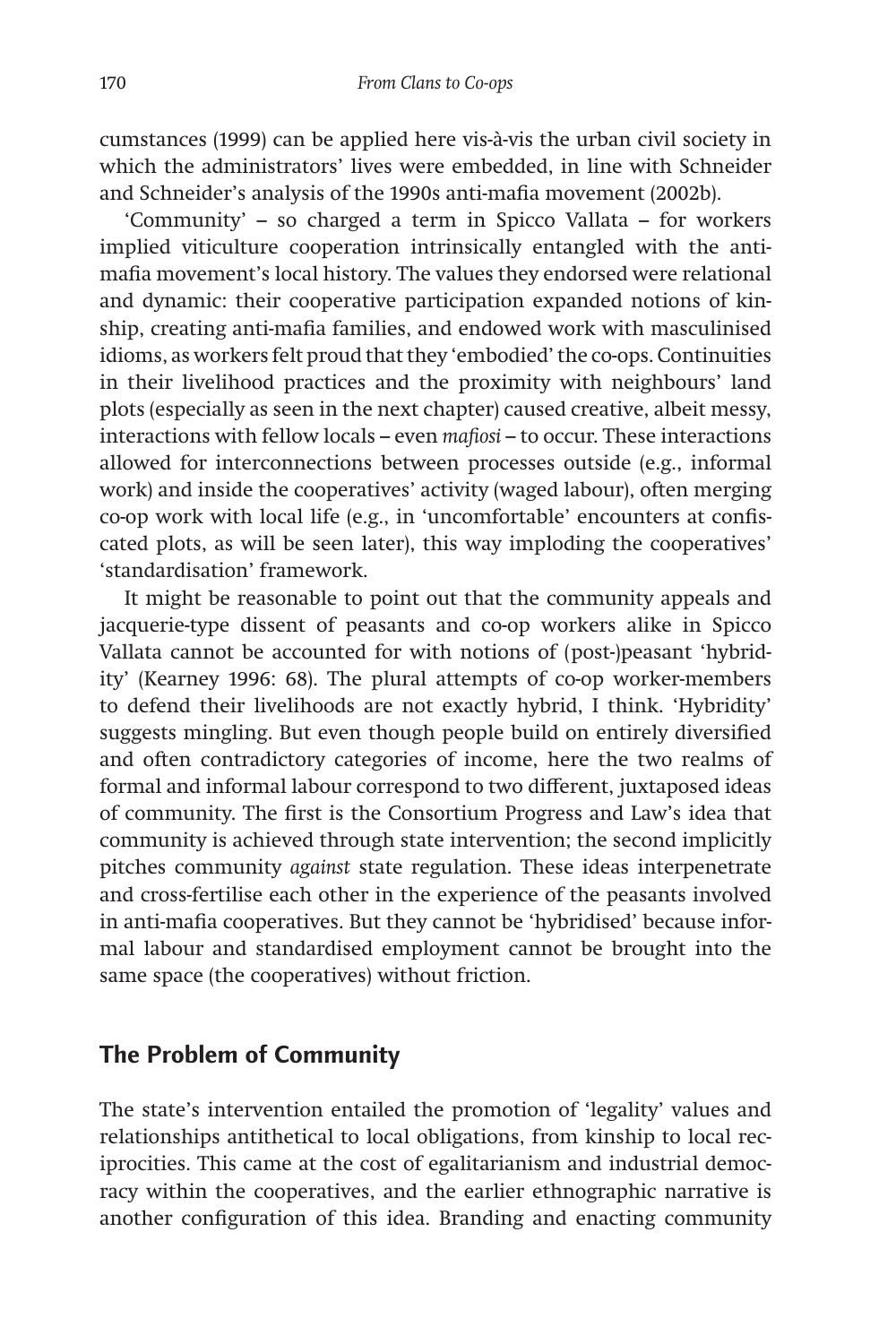values was another such field of inegalitarian effects. To brand co-ops as community-participation initiatives can often lead to the reproduction of unequal structures as well as structures reproducing inequalities out there 'in the community'. Unquestioned claims to 'community' for cooperatives might unwittingly render them amenable to contradictory influences. In this case, mafia influence and legalistic state discourse compete to become the main determinants of what 'community' stands for.

The community participation for which co-ops strive contains interacting realms of labour markets protected by the state and a set of labour relations rooted in mutuality with the workers' peasant neighbors. However, the latter are exposed to manipulation by the classed interests of the mafia's agrarian labour patrons. The co-ops, then, contain both 'realms', in Gudeman's sense (market and community), and their community participation practices are rooted in different ideas of community, which inform diverse ideas of labour. Thus, co-ops are more complex and contradictory than often realised.

The reason is not *only*, as is often argued, their exposure to impersonal institutions such as states (Narotzky 1997) and markets (Kasmir 1996) or, indeed, neoliberalism (Vargas-Cetina 2005; Stephen 2005) but *also* their members' everyday embeddedness in sets of personalised relations of a stratified and classed character, glossed as mutuality. The personalisation of industrial relations – the instigation of diverse views of community – in this case proves detrimental to their egalitarian functions. But most importantly, community here (like kinship, food activism or reputation in previous chapters) operates as an idiom of division or a standpoint that exacerbates stratified difference.

The realm of personalised community is both commodified and unequal, while the realm of abstract markets is accessed by institutions (including cooperatives) typified as impersonal but actually peopled. Cooperative stratification is reinforced and reproduced by different conceptualisations of 'community' among co-op members' groups. Such conceptualisations, although enriching the co-ops' social fabric, also undermine their 'anti-mafia' consistency and ideological coherence.

My reading of Gudeman's scheme on tensions between community and market calls for such contextualised nuances, acknowledging the penetrative power of local actors (in this case, *mafiosi*) influential in the reproduction of 'mutual aid' informal economy schemes. In Spicco Vallata, cooperatives' work is conceptualised in different ways by different members. By and large the administrators subscribe to legal categories of regulation, such as co-op employment, and the workers to non-regulated practices of mutuality. Both these state-sponsored and